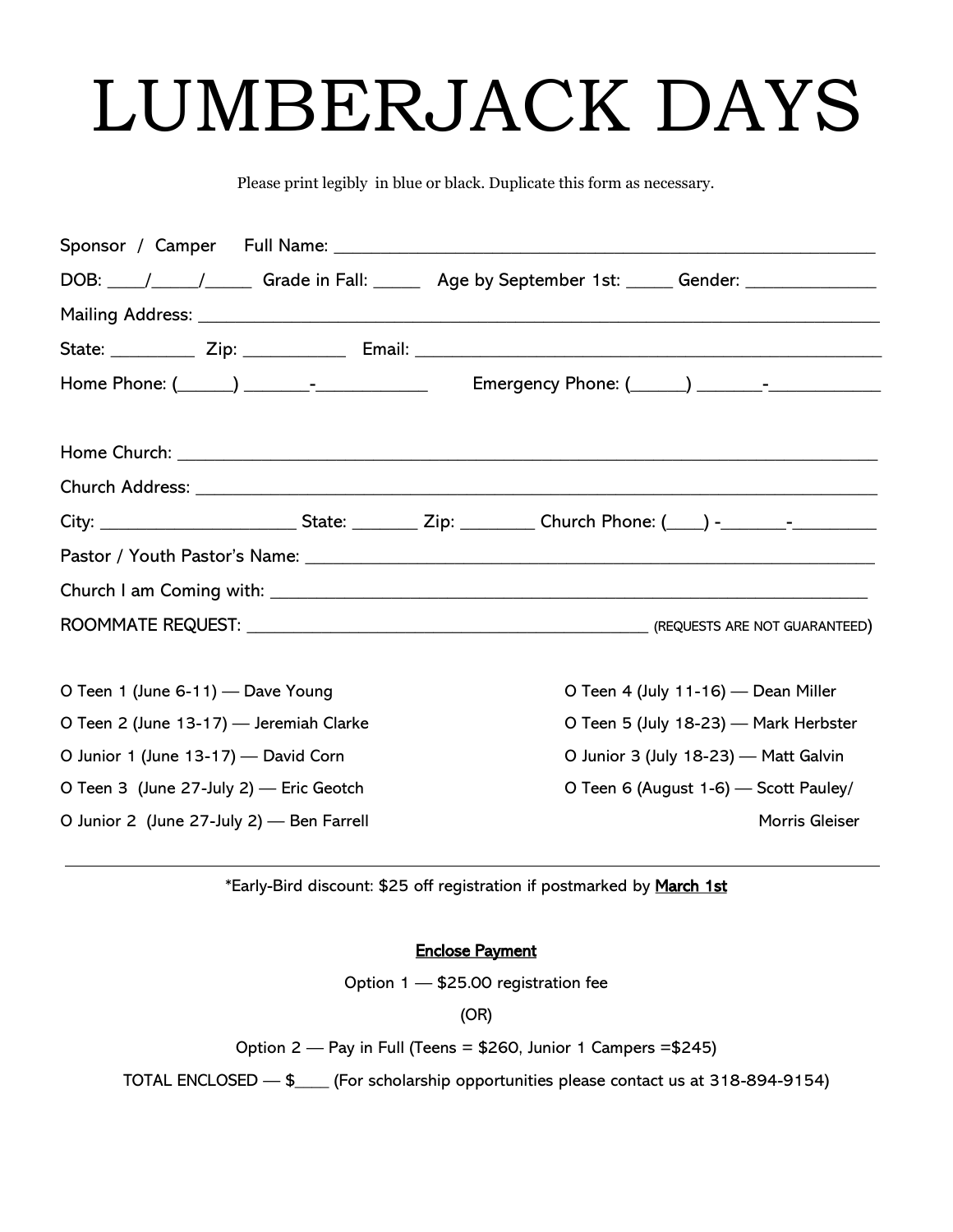# **MEDICAL INFORMATION**

| Reaction Caused by: Cating |  |  | O Touching O Breathing                                                                                                                                                                                                                                                                                                                                                                              |  |  |
|----------------------------|--|--|-----------------------------------------------------------------------------------------------------------------------------------------------------------------------------------------------------------------------------------------------------------------------------------------------------------------------------------------------------------------------------------------------------|--|--|
|                            |  |  | Is your child allergic to bee/ant stings? __________ Type of Reaction: ____________________________                                                                                                                                                                                                                                                                                                 |  |  |
|                            |  |  |                                                                                                                                                                                                                                                                                                                                                                                                     |  |  |
|                            |  |  | <u>,这就是一个人的人,我们就是一个人的人,我们就是一个人的人,我们就是一个人的人,我们就是一个人的人,我们就是一个人的人,我们就是一个人的人,我们就是</u>                                                                                                                                                                                                                                                                                                                   |  |  |
|                            |  |  |                                                                                                                                                                                                                                                                                                                                                                                                     |  |  |
|                            |  |  |                                                                                                                                                                                                                                                                                                                                                                                                     |  |  |
|                            |  |  |                                                                                                                                                                                                                                                                                                                                                                                                     |  |  |
| Hospitalization Insurance: |  |  |                                                                                                                                                                                                                                                                                                                                                                                                     |  |  |
|                            |  |  |                                                                                                                                                                                                                                                                                                                                                                                                     |  |  |
|                            |  |  | Food allergy information: Southland Ministries understands the needs of food-allergic campers. The dietician is able to safely and<br>reasonably guide and accommodate campers. Food allergies that are life-threatening will be managed by our kitchen staff. We<br>cannot, however, accommodate for dietary preferences. In these cases, we ask that the parent/guardian send, with the camper, a |  |  |

cooler/container filled with the foods needed for his/her time at camp. We will be happy to allow the sponsor to help your camper with his/her needs in these areas. Thanks you for your cooperation in this matter.

I understand that every effort will be made to contact parents or guardians of campers. In the event I cannot be reached, I hereby give permission to the physician selected by the camp director to hospitalize, secure proper treatment, order injection, anesthetize or perform surgery deemed necessary for my child. I affirm that the medical information on this form is complete and correct. I give permission for my camper to be included in any photo, recorded images or any other transmission or reproduction for the purpose of Southland Ministries promotion.

#### Parent or Guardians Agreement

*Must be 18 or older* 

Please Sign Here:  $\overline{\phantom{a}}$ 

### Camper Agreement

I have fully read the guidelines listed on the form and realize that I am responsible to maintain the standards established by Southland Christian Ministries. I understand that action will be taken if camp policy is not upheld.

Please Sign Here: \_\_\_\_\_\_\_\_\_\_\_\_\_\_\_\_\_\_\_\_\_\_\_\_\_\_\_\_\_\_\_\_\_\_\_\_\_\_\_\_\_\_\_\_\_\_\_\_\_\_\_\_\_\_\_\_\_

Please mail form and registration fee to the following address 3555 Highway 371 Ringgold La, 71068